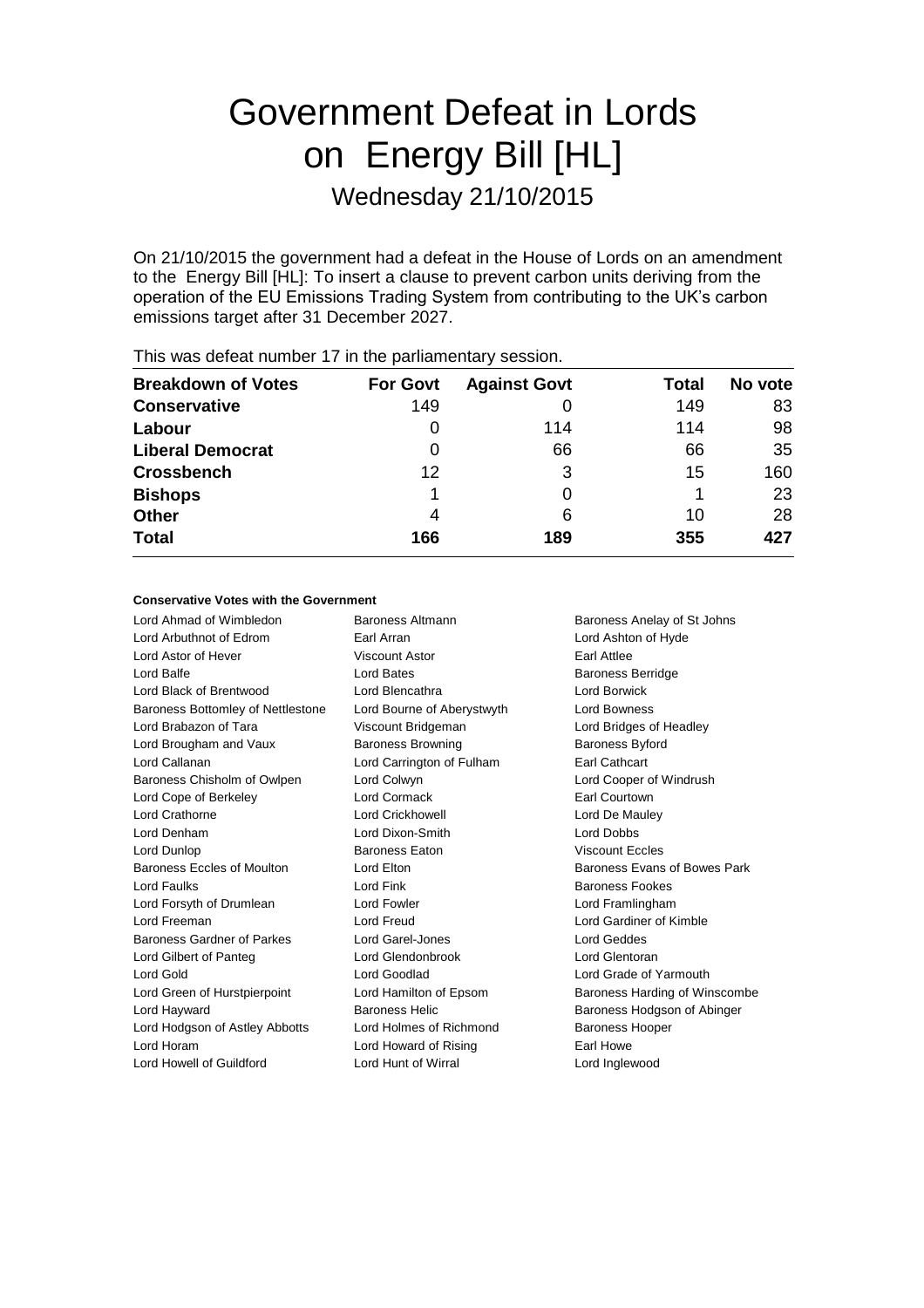Lord James of Blackheath Baroness Jenkin of Kennington Lord Jopling Lord Keen of Elie Lord King of Bridgwater Lord Lang of Monkton Lord Lawson of Blaby Lord Leigh of Hurley Lord Lexden Earl Lindsay **Earl Liverpool** Earl Liverpool Marquess of Lothian Lord Lyell Lord Mackay of Clashfern Lord Magan of Castletown Lord Mancroft Lord Marlesford Lord McColl of Dulwich Baroness Mobarik Baroness Mone Lord Moore of Lower Marsh Baroness Morris of Bolton Lord Moynihan Lord Naseby Baroness Neville-Jones Baroness Neville-Rolfe Baroness Newlove Baroness Noakes Lord Northbrook Lord Norton of Louth Baroness O'Cathain Baroness Perry of Southwark Lord Polak Lord Popat Lord Prior of Brampton Lord Ribeiro Viscount Ridley Lord Risby Lord Ryder of Wensum Lord Sanderson of Bowden Baroness Seccombe Lord Selkirk of Douglas Lord Selsdon Baroness Sharples Lord Sheikh Baroness Shephard of Northwold Lord Sherbourne of Didsbury Baroness Shields Lord Skelmersdale Lord Smith of Hindhead Lord Spicer Baroness Stedman-Scott **Baroness Stowell of Beeston** Lord Strathclyde Lord Suri Lord Taylor of Holbeach Lord Trefgarne Viscount Trenchard **Lord Trimble** Lord True Lord Tugendhat **National Execution Control Viscount Ullswater Baroness Verma** Lord Wakeham **Lord Wasserman** Duke of Wellington Lord Whitby **Baroness Wilcox** Baroness Wilcox **Baroness Williams of Trafford** Lord Young of Cookham Viscount Younger of Leckie

### **Conservative Votes against the Government**

### **Labour Votes with the Government**

**Labour Votes against the Government** Baroness Adams of Craigielea Lord Allen of Kensington Lord Alli Lord Anderson of Swansea **Baroness Andrews** Baroness Andrews Lord Bassam of Brighton Lord Blunkett Lord Brooke of Alverthorpe Lord Brookman Lord Campbell-Savours Lord Cashman Lord Clark of Windermere Lord Clinton-Davis Lord Collins of Highbury Baroness Corston Baroness Crawley Lord Cunningham of Felling Baroness Donaghy **Baroness Drake** Lord Dubs Lord Elder **Lord Falconer of Thoroton** Baroness Farrington of Ribbleton Lord Faulkner of Worcester Lord Foulkes of Cumnock Baroness Gale Baroness Gibson of Market Rasen Lord Giddens **Baroness Gould of Potternewton** Lord Grantchester Lord Grocott Viscount Hanworth Lord Harris of Haringey Lord Harrison Lord Hart of Chilton Lord Haworth **Baroness Hayter of Kentish Town** Baroness Healy of Primrose Hill Baroness Henig **Baroness Hollis of Heigham** Lord Howarth of Newport Baroness Howells of St Davids Lord Howie of Troon Lord Hoyle Lord Hughes of Woodside Lord Hunt of Kings Heath Lord Irvine of Lairg Lord Jones **Baroness Jones of Whitchurch** Baroness Kennedy of Cradley Baroness Kennedy of The Shaws Lord Kennedy of Southwark Lord Kinnock Baroness Kinnock of Holyhead Lord Kirkhill Lord Baroness Lawrence of Clarendon Lord Lea of Crondall **Baroness Lister of Burtersett** Lord Lympne Lord MacKenzie of Culkein Lord Maxton Lord McAvoy Baroness McDonagh Lord McFall of Alcluith Baroness McIntosh of Hudnall Lord Mendelsohn Lord Mitchell Lord Monks Baroness Morgan of Ely **Baroness Morgan of Huyton** Baroness Morris of Yardley

Lord Morris of Handsworth **Baroness Nye Baroness Nye Lord O'Neill of Clackmannan** 

Lord Davies of Stamford **Lord Davies of Oldham** Baroness Dean of Thornton-le-Fylde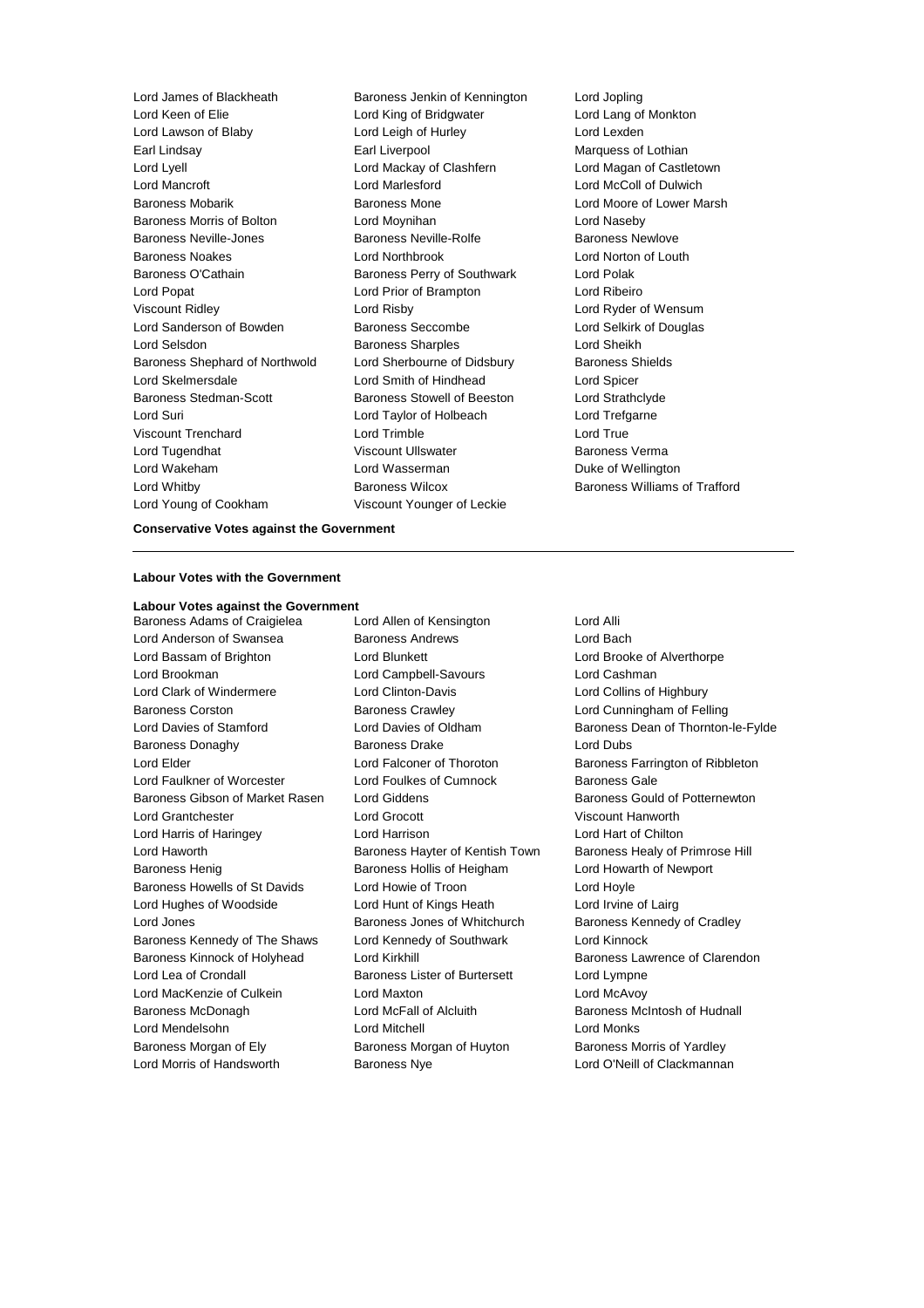Lord Parekh Lord Patel of Blackburn Lord Pendry Baroness Pitkeathley **Lord Prescott** Lord Prescott **Baroness Pross**<br>Baroness Ramsay of Cartyale Lord Reid of Cardowan Lord Richard Baroness Ramsay of Cartvale Lord Robertson of Port Ellen Lord Rosser Lord Rowlands Baroness Royall of Blaisdon **Lord Sawyer Baroness Sherlock** Viscount Simon Baroness Smith of Basildon Baroness Smith of Gilmorehill Lord Snape Lord Soley Lord Stevenson of Balmacara Lord Stone of Blackheath Baroness Symons of Vernham Dean Lord Temple-Morris Baroness Thornton **Lord Touhig** Lord Tunnicliffe Lord Tunnicliffe Baroness Wall of New Barnet Lord Watson of Invergowrie Baroness Wheeler Baroness Whitaker Lord Whitty Lord Wood of Anfield Lord Woolmer of Leeds **Baroness Worthington** Baroness Young of Old Scone

## **Liberal Democrat Votes with the Government**

| Liberal Democrat Votes against the Government |                                                 |                                   |
|-----------------------------------------------|-------------------------------------------------|-----------------------------------|
| Lord Addington                                | Lord Allan of Hallam                            | Lord Ashdown of Norton-sub-Hamdon |
| Baroness Bakewell of Hardington<br>Mandeville | Baroness Bonham-Carter of Yarnbury Lord Burnett |                                   |
| Lord Carlile of Berriew                       | Lord Chidgey                                    | <b>Lord Cotter</b>                |
| Lord Dholakia                                 | <b>Baroness Doocey</b>                          | Baroness Falkner of Margravine    |
| Baroness Garden of Frognal                    | Lord German                                     | Earl Glasgow                      |
| Lord Goddard of Stockport                     | <b>Lord Greaves</b>                             | <b>Baroness Grender</b>           |
| <b>Baroness Hamwee</b>                        | Baroness Harris of Richmond                     | <b>Baroness Humphreys</b>         |
| Lord Hussain                                  | Baroness Hussein-Ece                            | Baroness Janke                    |
| Lord Jones of Cheltenham                      | Lord Kirkwood of Kirkhope                       | Baroness Kramer                   |
| Lord Lee of Trafford                          | Lord Loomba                                     | <b>Baroness Maddock</b>           |
| Baroness Manzoor                              | Lord Marks of Henley-on-Thames                  | Lord McNally                      |
| Baroness Miller of Chilthorne Domer           | Lord Newby                                      | <b>Baroness Northover</b>         |
| Lord Purvis of Tweed                          | Baroness Randerson                              | Lord Razzall                      |
| Lord Rennard                                  | Lord Roberts of Llandudno                       | Lord Rodgers of Quarry Bank       |
| Baroness Scott of Needham Market              | Lord Scriven                                    | Lord Sharkey                      |
| Baroness Sharp of Guildford                   | Lord Shipley                                    | Lord Shutt of Greetland           |
| Baroness Smith of Newnham                     | Lord Stephen                                    | Lord Stoneham of Droxford         |
| Lord Storey                                   | Lord Strasburger                                | Lord Taverne                      |
| Lord Teverson                                 | Lord Thomas of Gresford                         | Baroness Thomas of Winchester     |
| Lord Tope                                     | Lord Tordoff                                    | Baroness Tyler of Enfield         |
| Lord Tyler                                    | Lord Wallace of Tankerness                      | Lord Wallace of Saltaire          |
| <b>Baroness Walmsley</b>                      | Lord Watson of Richmond                         | Lord Wrigglesworth                |

### **Crossbench Votes with the Government**

| Lord Aberdare      | Lord Bew                  | Viscount Co       |
|--------------------|---------------------------|-------------------|
| Viscount Craigavon | Lord Greenway             | Lord Hope         |
| Earl Listowel      | Baroness Masham of Ilton  | Lord Maws         |
| Baroness Meacher   | Lord Russell of Liverpool | <b>Lord Trees</b> |

Viscount Colville of Culross Lord Hope of Craighead Lord Mawson

**Crossbench Votes against the Government** Lord Alton of Liverpool **Earl Clancarty Earl Clancarty** Lord Low of Dalston

**Bishop Votes with the Government** Bishop of Chester

**Bishop Votes against the Government**